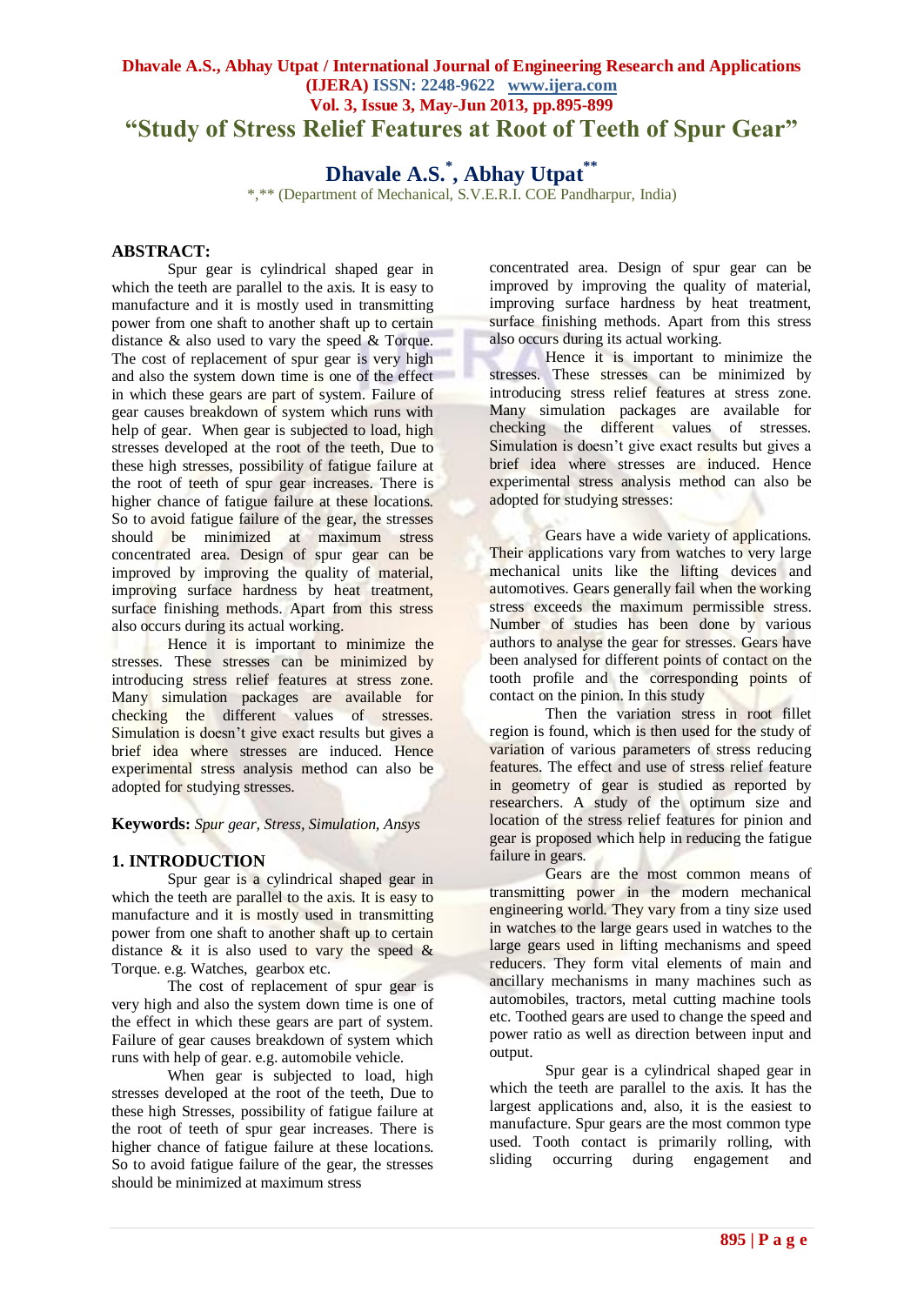disengagement. Some noise is normal, but it may become objectionable at high speeds.

## **2. LITRATURE REVIEW**

Andrews J.D, [1] investigated the finite element analysis of bending stresses in involute gears. This paper describes the use of the finite element method for predicting the fillet stress distribution experienced by loaded spur gears. The location of the finite element model boundary and the element mesh density are investigated. Fillet stresses predicted by the finite element model are compared with the results of photoelastic experiments. Both external and internal spur gear tooth forms are considered.

Costopoulos Th. [2] studied the reduction of gear fillet stresses by using one-sided involute teeth. For increasing the load carrying capacity of geared power transmissions several tooth designs alternative to the standard involute have been proposed. The use of non-involute teeth has a number of disadvantages and for this reason asymmetric involute-type teeth have been studied as a promising alternative. In this paper the idea of one-sided involute asymmetric spur gear teeth is introduced to increase load carrying capacity and combine the good meshing properties of the driving involute and the increased strength of non involute curves. These novel teeth are intended for constant direction of rotation although they can be used in a limited way for reverse rotation. Both flanks are fully generated by a hob, the design of which is also investigated. The increase in load carrying capacity can reach up to 28% compared to the standard  $20^0$  involute teeth.

Hebbal M.S, [3] explains the reduction in root fillet stress in spur gear using internal stress relieving features. Gear teeth failure due to fatigue is a common phenomenon observed. Even a slight reduction in the root tensile stress results in great increase in the fatigue life of a gear. If gear fails in tensile fatigue, the results are catastrophic and occur with little or no warnings. Therefore for all the reasons mentioned above, this work is of more practical importance. For many years, gear design has been improved by using improved material, hardening surfaces with heat treatment and carburization, and shot penning to improve surface finish etc. Few more efforts have been made to improve the durability and strength by altering the pressure angle, using the asymmetric teeth, altering the geometry of root fillet curve and so on. Most of the above methods do not guarantee the interchangeability of the existing gear systems. This work presents the possibilities of using the stress redistribution techniques by introducing the stress relieving features in the stressed zone to the advantage of reduction of root fillet stress in spur gear. It also ensures interchangeability of the existing gear systems. In this work, combination of circular and elliptical stress relieving features are used and better results are obtained than using circular stress relieving features alone which were used by earlier researchers. A finite element model with a segment of three teeth is considered for analysis and stress relieving features of various sizes are introduced on gear teeth at various locations. Analysis revealed that, combination of elliptical and circular stress relieving features at specific, locations are beneficial than single circular, single elliptical, two circular or two elliptical stress reliving features.

Senthil Kumar V. [4] focused the optimization of asymmetric spur gear drives to improve the bending load capacity. In a given size of symmetric involute gear designed through conventional approach, as the load carrying capacity is restricted at the higher pressure angle due to tipping formation, the use of the asymmetric toothed gear to improve the fillet capacity in bending is examined in this study. Non-standard asymmetric rack cutters with required pressure angles and module are developed to generate the required pinion and gear of a drive with asymmetric involute surfaces and trochoidal fillet profiles. The respective profiles thus generated are optimized for balanced fillet stresses that are equal and possibly the lowest also. For this study of optimization, several non-standard asymmetric rack cutters are designed to accommodate different combinations in the values of pressure angle, top land thickness ratio, profile shift, speed ratio and the asymmetric factors. However for any drive with a given center distance and a speed ratio, only two non-standard asymmetric rack cutters, one for the pinion and other for the gear are used to generate a required numbers of pinion and gear with different cutter shift values for the purpose of optimization. The influence of these parameters on the maximum fillet stress has been analyzed to suggest the optimum values of these parameters that improve the fillet capacity in bending. The optimization of the asymmetric spur gear drive is carried out using an iterative procedure on the calculated maximum fillet stresses through FEM for different rack cutter shifts and finally the optimum values of rack cutter shifts are suggested for the given center distance and the speed ratio of an asymmetric gear drive. Comparisons have also been made successfully with the results of the AGMA and the ISO codes for symmetric gears to justify the results of the finite element method pertaining to this study.

Ulrich T.W.[5] explains the auxiliary holes for stress reduction. Stress concentration reduction in a plate is accomplished by introducing optimum size holes and regularly placed. This paper presents a method based on boundary elements and mathematical programming to determine these auxiliary holes. The mathematical programming method consists of a modified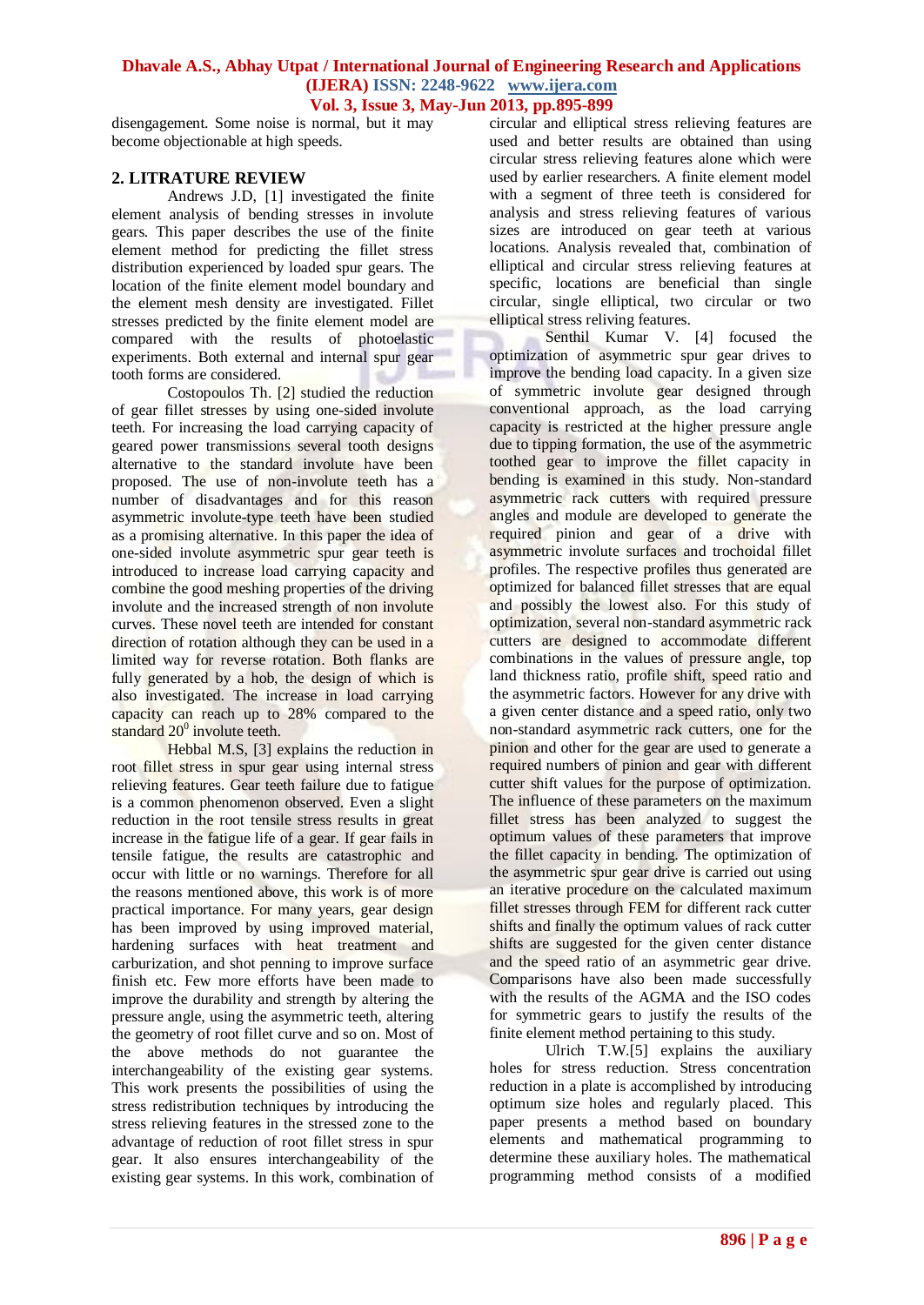Newton's method and subsequent parallel tangents method (PARTAN). A solution is presented for an elliptical hole in a tension strip.

#### **3. ANALYSIS**

A finite element model with segment of five teeth is considered for analysis. A point load of 300N is applied at the teeth are meshed with two dimensional nodes. The boundary conditions used, program is developed in ansys to automate the process of geometry creation, meshing, applying boundary conditions and displaying the results. Gear teq software is used for geometry of gear teeth, the location and size of the stress relieving features A spur gear with module 20 mm, number of teeth 20, pressure angle 20 degrees is considered for analysis. The FEA results of root fillet stress without holes are compared with the stress calculated using the gear root fillet stress with holes. The maximum principal stress is obtained without any stress relieving features. Used for stress reliving feature.

Configurations of stress reliving feature used, for the various analyses are as follows:

• Circular stress reliving feature of different sizes and at same location (Varying dia.2 holes).

• Circular stress reliving feature of same size at different locations (1 hole).

• Circular stress reliving feature of same size at different locations (fixing the dia. of 2 hole).

#### **3.1 Stress relief features of different sizes and at same location (2Holes)**

Application of Stress relief features of different sizes and at same location (with 2 Holes) is shown in Fig. 1 Diameter of hole varies from 1mm to 9 mm and at the same time locations of holes is kept same. For first hole value for X axis  $=9.39$  mm and for Y axis= 13.86 mm. For second hole value for X axis =13.47 mm and for Y axis= 9.87 mm. Stress value is minimum for diameter 8 mm  $6.353$  N/mm<sup>2</sup>



Fig. 1. Equivalent stress maximum for diameter 8 mm

Table 1 Stress relief features of different sizes and at same location (2Holes)

| Name           | Сx<br>(mm) | Сy<br>(mm) | Cxl<br>(mm) | Cyl<br>(mm) | Dia 1<br>(mm)  | Dia <sub>2</sub><br>(mm) | Equivalent<br><b>Stress</b><br>Maximum<br>(N/mm 2) | <b>Total</b><br><b>Deformation</b><br>Maximum<br>(mm) |
|----------------|------------|------------|-------------|-------------|----------------|--------------------------|----------------------------------------------------|-------------------------------------------------------|
| 1              | 9.39       | 13.86      | 13.47       | 9.87        | 1              | 1                        | 9.78                                               | 5.06E-06                                              |
| $\overline{2}$ | 9.39       | 13.86      | 13.47       | 9.87        | $\overline{2}$ | $\overline{2}$           | 9.52                                               | 5.07E-06                                              |
| 3              | 9.39       | 13.86      | 13.47       | 9.87        | 3              | 3                        | 9.46                                               | 5.09E-06                                              |
| 4              | 9.39       | 13.86      | 13.47       | 9.87        | 4              | 4                        | 9.43                                               | 5.12E-06                                              |
| 5              | 9.39       | 13.86      | 13.47       | 9.87        | 5              | 5                        | 8.41                                               | 5.15E-06                                              |
| 6              | 9.39       | 13.86      | 13.47       | 9.87        | 6              | 6                        | 8.10                                               | 5.20E-06                                              |
| 7              | 9.39       | 13.86      | 13.47       | 9.87        | 7              | 7                        | 7.25                                               | 5.26E-06                                              |
| 8              | 9.39       | 13.86      | 13.47       | 9.87        | 8              | 8                        | 6.35                                               | 5.34E-06                                              |
| 9              | 9.39       | 13.86      | 13.47       | 9.87        | 9              | 9                        | 8.61                                               | 5.43E-06                                              |
| 10             | 9.39       | 13.86      | 13.47       | 9.87        | 0.1            | 0.1                      | 7.94                                               | 5.05E-06                                              |
| 11             | 9.39       | 13.86      | 13.47       | 9.87        | 7.5            | 7.5                      | 7.77                                               | 5.30E-06                                              |
| 12             | 9.39       | 13.86      | 13.47       | 9.87        | 8.5            | 8.5                      | 7.23                                               | 5.38E-06                                              |
| 13             | 9.39       | 13.86      | 13.47       | 9.87        | 8.1            | 8.1                      | 6.70                                               | 5.35E-06                                              |
| 14             | 9.39       | 13.86      | 13.47       | 9.87        | 8.2            | 8.2                      | 6.83                                               | 5.35E-06                                              |
| 15             | 9.39       | 13.86      | 13.47       | 9.87        | 8.25           | 8.25                     | 6.31                                               | 5.36E-06                                              |
| 16             | 9.39       | 13.86      | 13.47       | 9.87        | 8.3            | 8.3                      | 6.48                                               | 5.36E-06                                              |

#### **3.2 Stress relief features of same size at different locations (1- hole)**

Application of Stress relief features of same sizes and at different location (with 1 Holes) is shown in Fig.2 Diameter of hole is same 8 mm and at the same time locations of holes are varies. For first hole value for X axis Varies in between for x axis 9.39 mm to 15.39 mm and for Y axis in between 13.11 to 14.65 mm. varying location for getting minimum value of stress at that location.



Fig. 2 Equivalent stress maximum for location  $X=9.39$  mm and  $Y=13.86$  mm

Table 2 Stress relief features of same size at different locations (1- hole)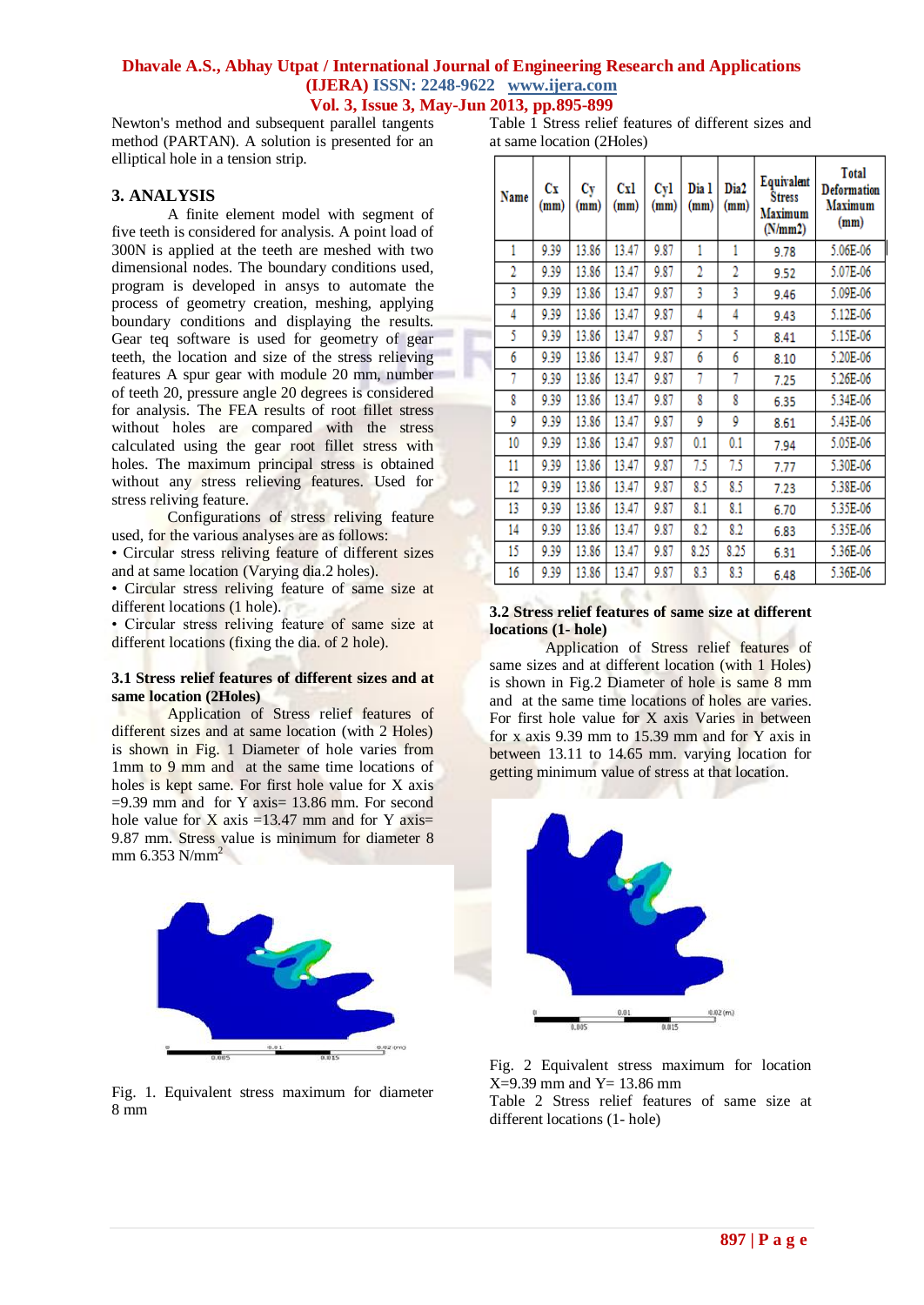| Name           | $_{\rm{Cx}}$<br>(mm) | Сy<br>(mm) | Dia 1<br>(mm) | Equivalent<br><b>Stress</b><br><b>Maximum</b><br>(N/mm 2) | <b>Total</b><br><b>Deformation</b><br><b>Maximum</b><br>(mm) |  |
|----------------|----------------------|------------|---------------|-----------------------------------------------------------|--------------------------------------------------------------|--|
| 1              | 15.39                | 14.65      | 8             | 8.8249693                                                 | 0.005628490                                                  |  |
| $\overline{2}$ | 9.39                 | 13.86      | 8             | 6.9156129                                                 | 0.005132248                                                  |  |
| з              | 11.26                | 13.11      | 8             | 7.9884064                                                 | 0.005274934                                                  |  |
| 4              | 11.46                | 13.16      | 8             | 7.3715043                                                 | 0.005272500                                                  |  |
| 5              | 11.62                | 13.22      | 8             | 7.5745565                                                 | 0.005272489                                                  |  |
| 6              | 11.83                | 13.32      | 8             | 7.4616923                                                 | 0.005281491                                                  |  |

#### **3.3 Stress relief features of same size at different locations (two holes)**

Application of Stress relief features of same sizes and at different location (with 2 Holes) is shown in Fig.3 Diameter of hole is same 8 mm and at the same time locations of holes are varies. For first hole value for X axis  $9.39$  mm and for Y axis in between 13.9 mm. and at the same time varying locations for another hole for X axis  $=13.23$  mm to 13.79 mm, For Y axis = 9.46 mm to 12.54 mm.



Fig. 3. Equivalent stress maximum for diameter 8 mm with 2 holes

Table 3 Stress relief features of same size at different locations (two holes)

| Name           | Cх<br>(mm) | Сy<br>(mm) | Cxl<br>(mm) | Cyl<br>(mm) | Dia 1<br>(mm) | Dia2<br>(mm) | Equivalent<br><b>Stress</b><br>Maximum<br>(N/mm 2) | <b>Total</b><br><b>Deformation</b><br><b>Maximum</b><br>(mm) |
|----------------|------------|------------|-------------|-------------|---------------|--------------|----------------------------------------------------|--------------------------------------------------------------|
| 1              | 9.39       | 13.86      | 13.79       | 9.46        | 8             | 8            | 7.003802                                           | 0.0052472                                                    |
| $\overline{2}$ | 9.39       | 13.86      | 13.68       | 9.59        | 8             | 8            | 7.618021                                           | 0.0052725                                                    |
| 3              | 9.39       | 13.86      | 13.58       | 9.71        | 8             | 8            | 7.326192                                           | 0.0052988                                                    |
| 4              | 9.39       | 13.86      | 13.47       | 9.87        | 8             | 8            | 6.353163                                           | 0.0053373                                                    |
| 5              | 9.39       | 13.86      | 13.35       | 10.04       | 8             | 8            | 7.96154                                            | 0.0053757                                                    |
| 6              | 9.39       | 13.86      | 13.23       | 10.26       | 8             | 8            | 7.691319                                           | 0.005415                                                     |
| 7              | 9.39       | 13.86      | 13.79       | 12.44       | 8             | 8            | 8.099841                                           | 0.0056139                                                    |
| 8              | 9.39       | 13.86      | 13.88       | 12.54       | 8             | 8            | 8.270657                                           | 0.0056292                                                    |

## **4. RESULT AND DISCUSSION**

It is seen that the maximum principal stress at root fillet is  $7.5$  N/mm<sup>2</sup> without any stress relieving features Maximum principal stress v/s orientation of major axis of the circular stress reliving features at more beneficial locations and combination of size, are plotted in Fig. 4.

Principal stresses in the gear segment with circular stress reliving features are as shown in Fig. 3. Different cases are considered for analysis choosing different values of parameters viz. size of hole, locations of holes and hole and varying number of holes.

Analysis shows that the case with two circular holes having parameters for  $1<sup>st</sup>$  hole, x= 9.39 mm,  $y= 13.86$  mm, and  $2<sup>nd</sup>$  hole,  $x= 13.47$ mm,  $y = 9.87$  mm. shows the greater benefit in comparison with other cases*.*

As the location of stress relieving feature approaches the high stress effective zone up to a certain value, the results are found to be beneficial. Later on the benefit reduces, it indicating that the benefit becomes more sensitive as the location of the stress relieving features approaches the zone of stress concentration to a certain value only.

It is important to note that introduction of more than one stress relieving feature has added advantages In one of the most beneficial location principal stresses in the gear segment with a combination of two circular stress reliving features are as shown in Fig. 3. A maximum of 15% reduction in maximum principal stress is obtained. Fig. 3 shows the stress pattern in gear with the combination of two circular stress relieving feature obtained in the above analysis at the most beneficial location. Fig. 4 shows a diameter of hole vs equivalent Stress